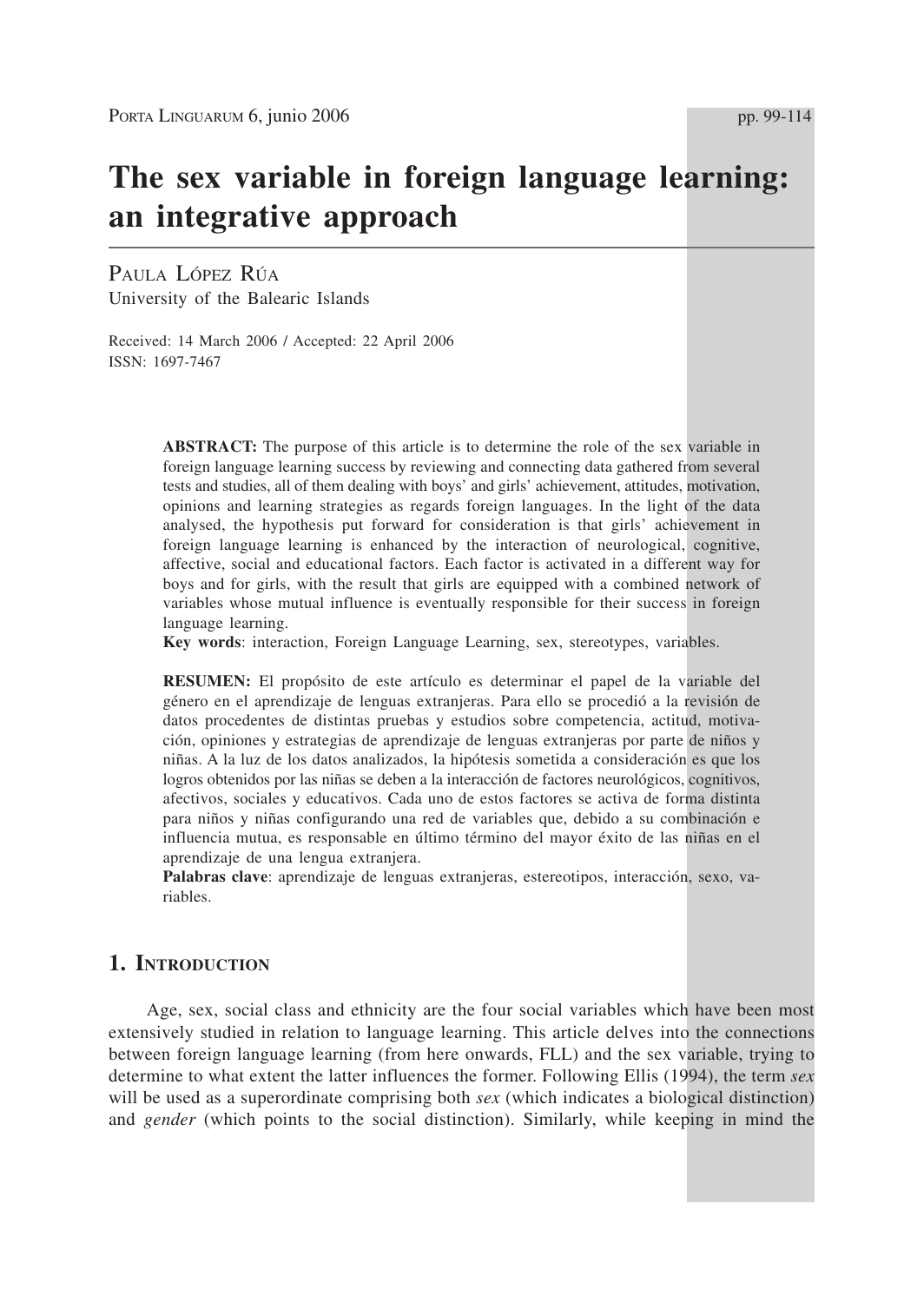differences between foreign and second languages, the term *second language* (or L2) will occasionally occur as a superordinate in contrast with first language or L1, particularly in quotations.

Over the past decades the study of sex differences in language acquisition and learning has received considerable attention, although almost all the investigations carried out in this respect have been focused on establishing isolated correlations between certain variables, namely sex and achievement, sex and motivation, sex and learning strategies, sex and cognitive abilities, or sex and speech styles. Therefore, no systematic attempts have been made at finding meaningful connections among all the correlations observed. In contrast, the hypothesis supported here is that the relationship holding between sex and FLL success is established by means of a series of factors (neurological and cognitive, affective, social and educational) which seem to operate in a different way for boys and for girls. Both might be equipped with separate systems of variables with respect to these factors, and their combination and mutual influence might eventually account for boys' and girls' dissimilar results in FLL. The final aim of this study is therefore to integrate the evidence gathered from different sources as regards sex differences into a global model which can explain why female language learners generally do better than males.

# **2. BOYS' VS GIRLS' ACHIEVEMENT IN FLL: AN OUTLINE OF THE EVIDENCE**

Research on how the sex variable relates to FLL seems to confirm the existence of some fundamental differences between males and females. This study is based on the following general conclusions supported by most of the sources examined, both primary contributions and further references:

- 1. Although there is some disagreement as regards performance in individual skills (particularly listening), girls are regularly superior to boys in terms of overall achievement in languages in general (and foreign languages in particular).
- 2. The number of girls opting for foreign languages in schools and taking public examinations in languages is significantly higher than the number of boys.
- 3. Boys are superior to girls in tasks concerning spatial ability, but girls generally excel boys in tasks involving verbal skills (listening, speaking, reading and writing).
- 6. Girls consistently appear more interested in the study of a foreign language than boys, and manifest an evident liking for the culture, the country and the speakers of that language. Whereas boys' reasons for studying the language are mainly instrumental, girls' motivations tend to be integrative.
- 7. Girls are significantly more confident concerning their abilities to master the language. Boys, on the contrary, appear to be more self-deprecating of their linguistic competence.
- 8. The sex-stereotyping of jobs in society still endorses language learning as an accomplishment for girls. Consequently, girls tend to perceive languages as more vocationally relevant. In other words, they are generally more inclined to believe that languages will be useful to them in their future careers.

 $100 -$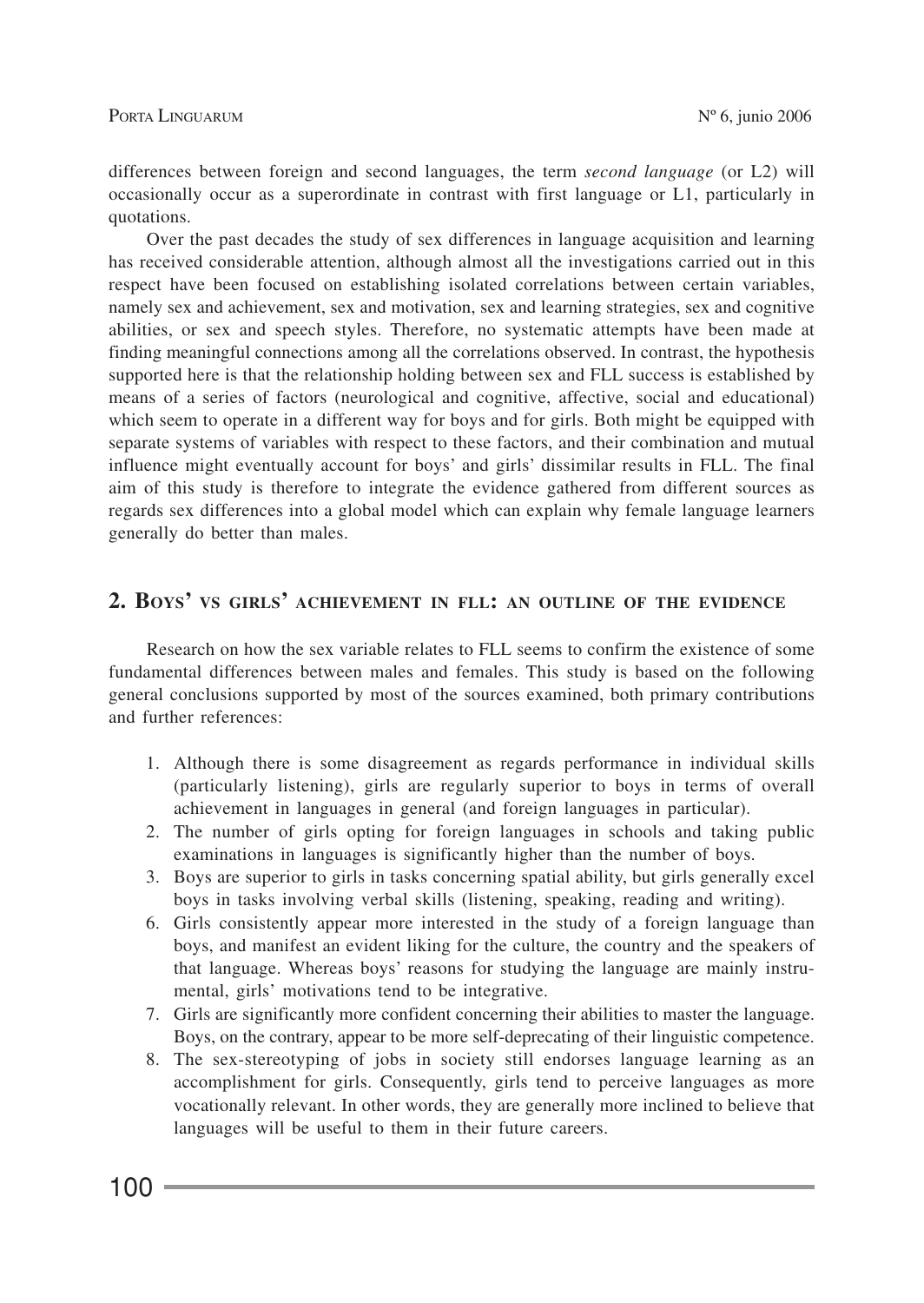These conclusions seem to suggest that boys' and girls' contrastive success in FLL depends on a series of factors involving both the learner and the environment.

As already mentioned, this article is primarily based on the findings of a series of studies concerned with young learners of foreign languages in traditional (i.e. classroom-centred) learning environments, that is, school and university students of a second language in a setting where that language plays no institutional or social role in the community. The integrative hypothesis is therefore consciously postulated from a restricted evidence base, both as regards the number of studies reviewed and their learning contexts. Nevertheless, it is expected that this contribution could be taken as the starting point for extensive research along these lines. The basic contributions reviewed are the following:

- Burstall (1975), a longitudinal study on the overall performance of British eight-yearold students of French.
- Powell and Littlewood (1983), a survey devised to measure the attitude of 337 British comprehensive school students towards French. It focused on ethnocentricity, selfimage, motivation, social class and professional expectations.
- Powell and Batters (1985), an attitude survey measuring the importance of languages, ethnocentricity, self-image and attitudes to writing and oral work in British 12-yearold students of French and German.
- Pritchard (1987), an empirical study carried out in three grammar schools in Northern Ireland. It consisted of a questionnaire answered by 150 students which focused on their interests and preferences, and also on their opinions concerning their linguistic abilities and the degree of difficulty and usefulness of German and French as foreign languages.
- Palacios Martínez (1994), a study involving Spanish secondary school and university students of English as a foreign language. It examined the influence of sex on the students' answers to a series of questions related to the importance ascribed to the language, their preferences concerning tasks and materials, self-evaluation, and motivations for the study of the language.
- Dörnyei and Clément (2001), a study reporting the results of a large-scale survey on Hungarian students' attitudes and motivation with respect to five foreign languages (English, German, French, Italian and Russian). Sex-based generalizations were possible due to the representativeness of the sample (2,377 boys and 2,300 girls aged 13 to 14).

## **3. MEDIATING FACTORS BETWEEN SEX AND FLL SUCCESS**

The three sources of interactive variables operating in the relationship between sex and FLL are the learner, the environment and the learning process, which will be separately discussed in this section.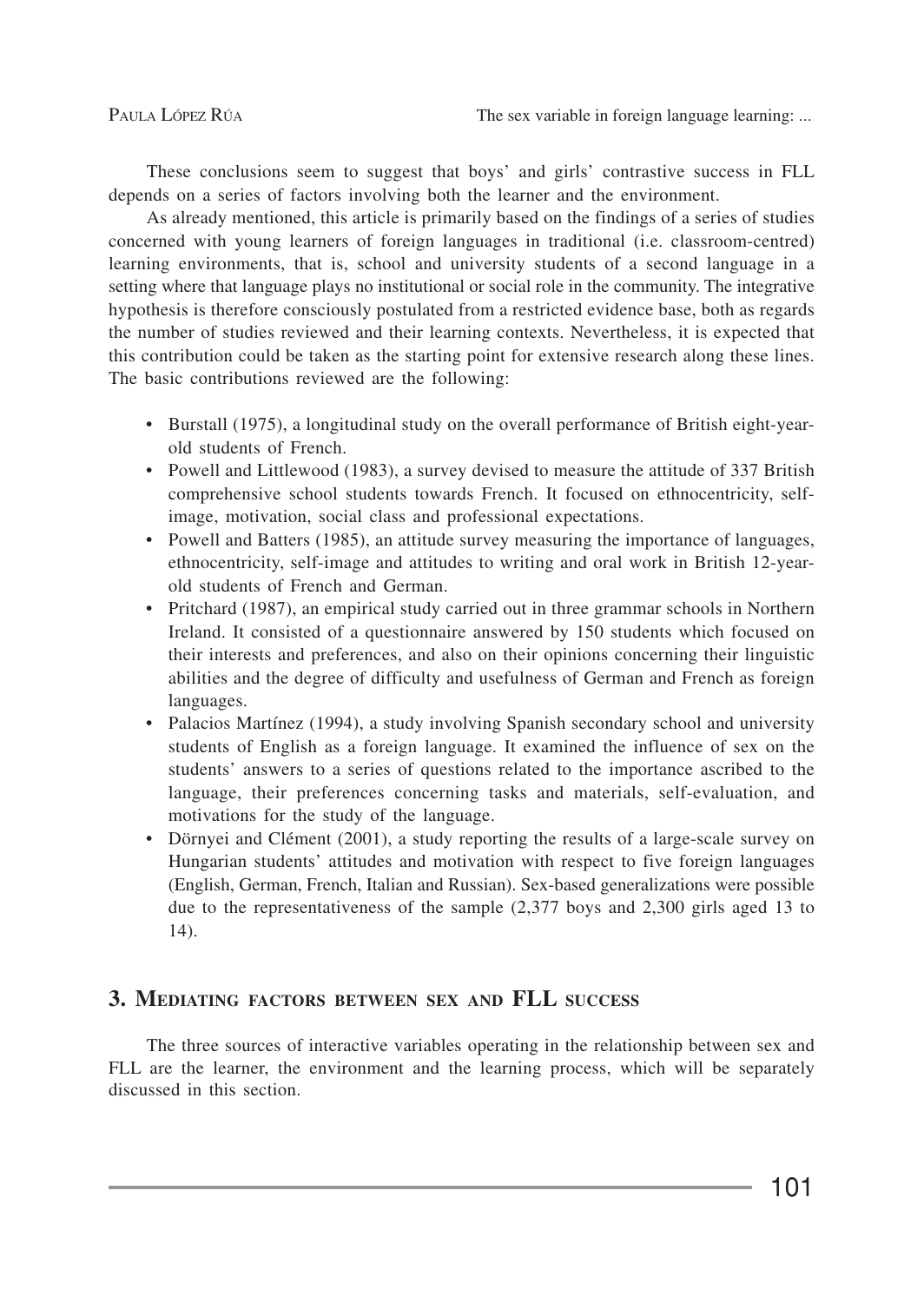#### **3.1. Individual factors: the learner**

#### *3.1.1. Neurological and cognitive factors: verbal intelligence and aptitude*

The role of aptitude in language learning is not easy to determine, mainly because the definition of the term is also quite controversial. Broadly speaking, and as Stern notices, "the concept of aptitude for languages is derived from everyday experience that some language learners appear to have a 'gift' for languages which others lack" (1990: 367). With respect to the relationship between aptitude and success in language learning, it is evident that aptitude alone (in the same way as other factors) cannot determine achievement. However, as Krashen recognizes, a bad language learner "might be the result of both attitudinal factors [...] as well as low aptitude" (1988: 38). The suggestion that aptitude seems to condition achievement, especially in formal environments, is supported by Krashen, whose investigations predicted the relationship between aptitude and language proficiency "in 'monitored' test situations and when conscious learning has been stressed in the classroom" (1988: 24). Some twenty years before, Gardner had come to the same conclusion, as he stated that "language aptitude appears to be of major importance in the acquisition of second language skills acquired through instruction" (Gardner and Lambert, 1972: 214).

Since it is generally accepted that both first and FLL involve language aptitude to some extent, and that this aptitude varies from one student to another, these premises may be the starting point to pose the following questions:

- 1. Could we speak of different aptitudes for first and FLL?
- 2. Can aptitude be developed by training?
- 3. Is there any correlation between sex and aptitude that might favour achievement?

The first question has been subject to considerable argument. Some authors such as Stern point out that "second language learning" seems to require specific cognitive learner qualities, although it has "much in common with language learning activities in the native language" (1990: 368). Van Els *et al*. illustrate the opposite view, concluding that "it has yet to be shown that there are two different linguistic aptitudes for L1 and L2" (1984: 112). In their opinion, it is equally reasonable to argue in favour of a general language learning ability for both L1 and L2 (verbal intelligence, or aptitude in a general sense), and different degrees of language mastering, that is, "variation in the innate ability to master the higher levels of skill in a language, first or second" (1984: 110). Therefore, it could be suggested that the cognitive abilities stimulated in the process of language learning have a common minimum limit for all non-pathological human beings, but they may be further developed so as to reach different degrees of language proficiency depending on the specific features of the learner, the environment and the learning process. As this gradient aptitude does not only depend on the learner, in theory it could be improved by formal training. Therefore, there are grounds for siding with those authors that suggest that "aptitude and intelligence […] are, to some extent, both trainable and learnable" (Robinson, 2002: 7-8).

Concerning the relationship between sex and linguistic aptitude, neurophysiological studies have proved the existence of sex differences concerning the functioning of the brain, so that females outperform males in those tasks involving verbal skills whereas males excel females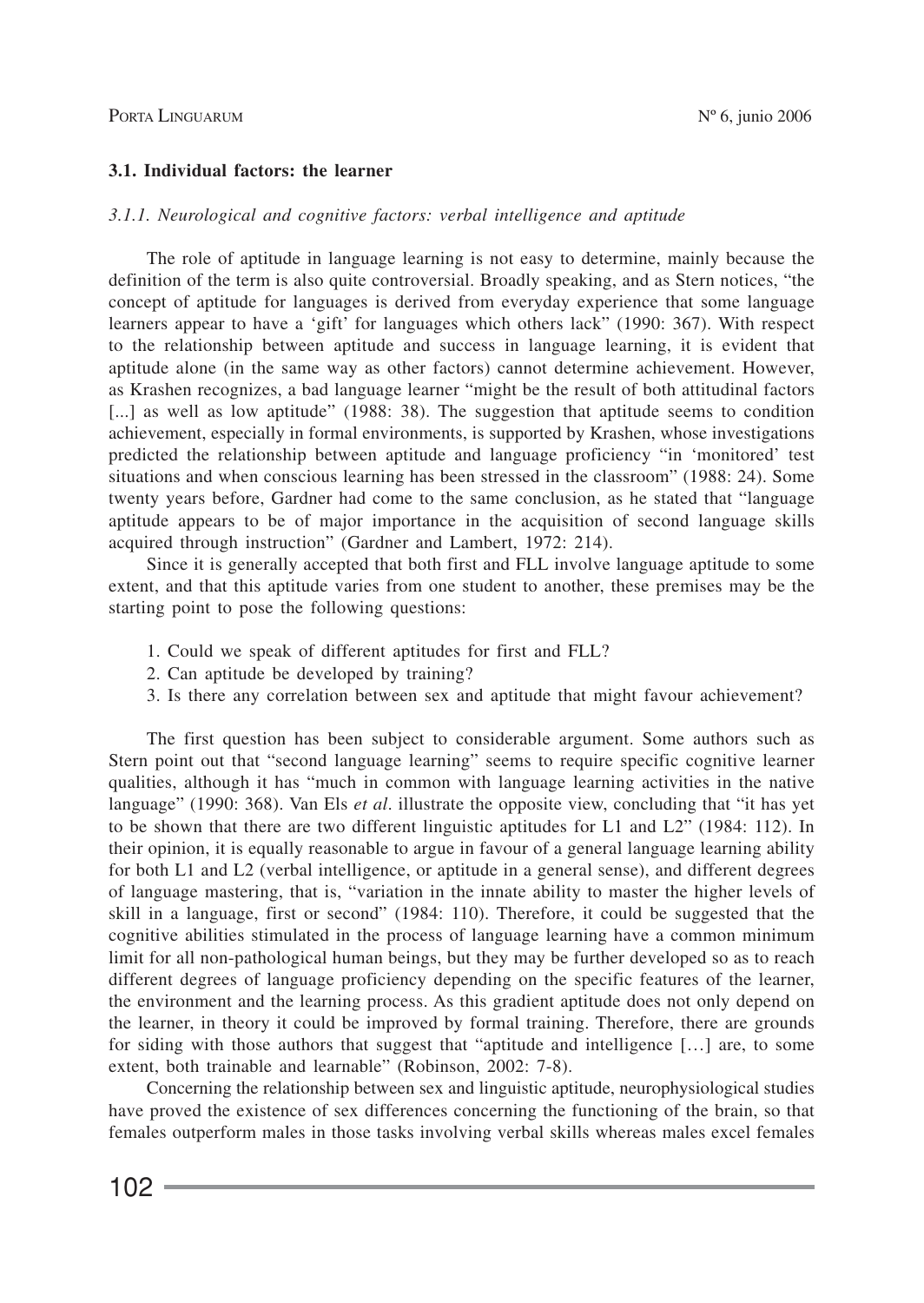in tasks involving visual and spatial skills: "According to behavioural tests and clinical data, women appear to be less lateralized for language functions, yet as a group they are superior to men in language skills" (Springer and Deutsch, 1989: 224). Sex differences as regards the development of cognitive abilities might account for females' superiority in colour-naming tests in both native and foreign languages (as noted by Yang, 2001), and also for differences in learning styles: in that respect, Jiménez Catalán (2003) points out that research on vocabulary learning strategies suggests that visual and tactile learning is preferred by males, whereas females resort to auditory learning. In the case of boys' and girls' verbal abilities, Powell (1979) notices that girls are superior to boys in all aspects of the linguistic process, therefore showing a greater aptitude for language learning. Nevertheless, it must be noted that, although the research conducted on that issue points to the conclusion that sex differences begin very early, the amount of data available is in fact limited; thus the advantage of girls in verbal processes may be smaller than believed. Dale's (1976) review of the research on sex differences in language development concludes that in preschool and early school years there are few differences or no differences at all between boys and girls. However, he posits that "around the age of ten or eleven years, girls establish a definite pattern of superior verbal performance, which continues through the high-school and college years" (1976: 311). Dale mentions the existence of a "consistent, though modest difference" in tests evaluating verbal skills, such as spelling, punctuation, verbal creativity or comprehension of complex written texts and logical verbal relations. Extralinguistic factors, such as society or personality, are likely to play a part in girls' apparent superiority in verbal skills in adolescence.

The conclusion that can be drawn from the data is that, although both males and females have the same linguistic potential as human beings (aptitude in a general sense), females' linguistic skills somehow seem more prone to be stimulated in order to reach higher levels of linguistic competence.

#### *3.1.2. Affective factors: attitude, motivation and personality*

Affective factors have usually been acknowledged to play an important role in second language learning. In fact, the so-called *affective filter* (Dulay, Burt and Krashen, 1982; Krashen,1988) is said to control the input which is assimilated by the learner, thus influencing his speed of learning and eventually second language achievement. The affective factors analyzed in this study are attitude, motivation and personality (in particular self-confidence). Attitude and motivation are often simultaneously studied: for example, in Dörnyei and Clément's (2001) report, these authors confirmed the existence of marked sex differences, girls tending to score higher on most attitudinal and motivational measures. Their study evinced that girls have more positive attitudes and are more motivated, although they did not consider the existence of different types of motivation.

#### a) **Attitude**

Concerning attitude, Spolsky suggests that "attitudes do not have direct influence on learning, but they lead to motivation, which does" (1990: 49). Therefore, attitude relates to achievement through motivation, that is, the learner's positive attitude leads to the development of high motivation, which correlates with proficiency. Attitude may be defined as a person's inclination to respond favourably or unfavourably with respect to an object. In that sense, the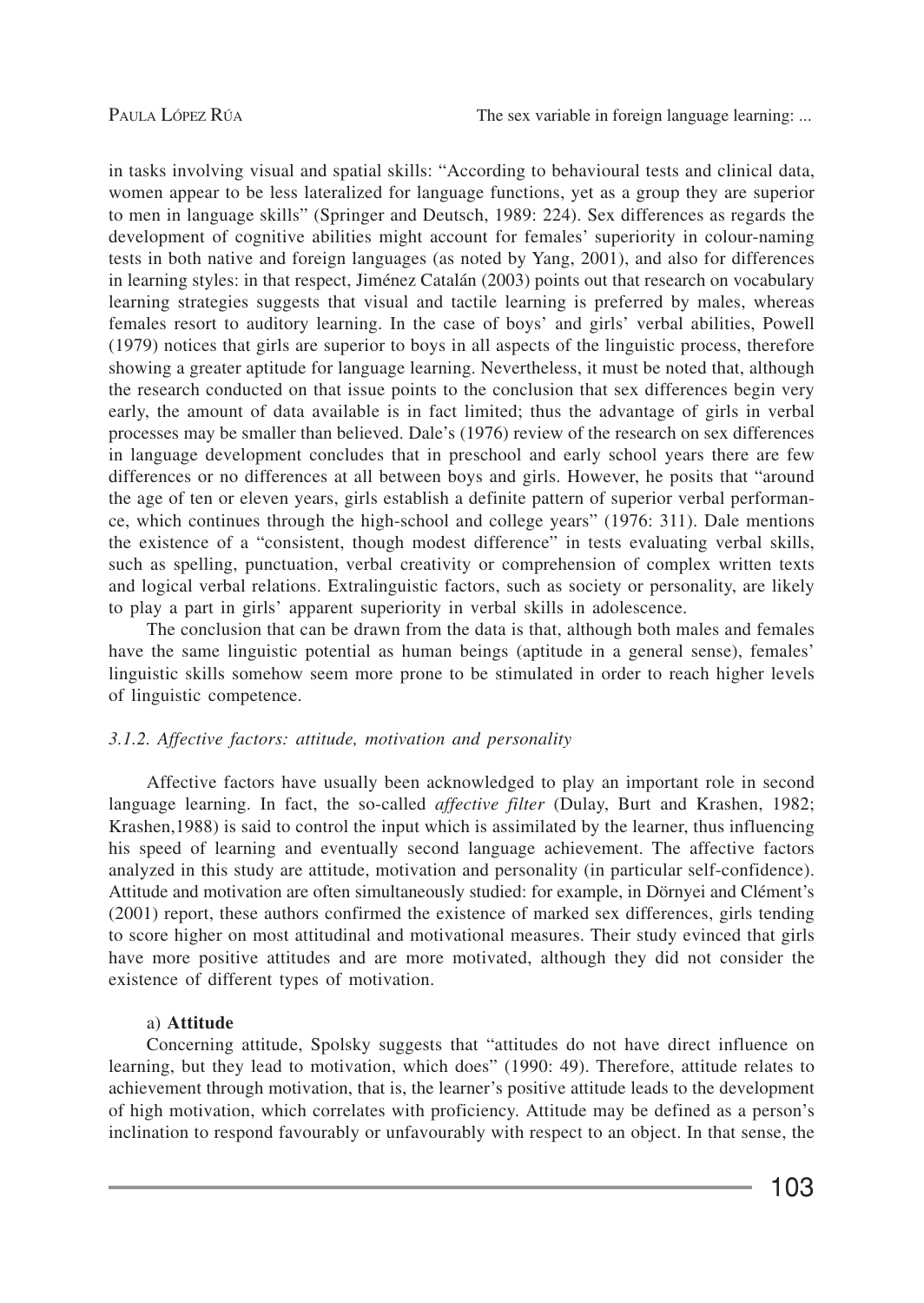surveys conducted by Pritchard (1987), Powell and Littlewood (1983) and Powell and Batters (1985) coincide in showing that, in contrast with boys, girls are more favourably inclined not only to the language, but also to the speakers and the culture. It is generally concluded that girls' favourable attitude and high motivation are determining variables in their success.

#### b**) Motivation**

Van Els *et al.* define motivation as "those factors that energize behaviour and give it direction" (1984: 116). Several types of motivation have been identified, but Gardner and Lambert's (1972) seminal distinction between instrumental and integrative motivation is still widely considered. The former is related to practical considerations (get a job, pass an examination) which stimulate the learner's activity, whereas the latter presupposes a positive attitude towards the speakers and the culture. It is integrative motivation that has been found to correlate with achievement.

According to the contributions consulted, girls generally show more positive attitudes towards learning a language (Burstall, 1975). Moreover, girls tend to manifest integrative reasons for studying foreign languages (namely their interest in the speakers and the culture of those languages), whereas boys' motives are usually of an instrumental nature: for example, they choose a foreign language because they need "a subject to fill in the timetable" (Powell and Littlewood, 1983: 36) or because of the grades obtained in former years (Palacios Martínez, 1994). There is, however, one type of instrumental motivation which is systematically associated with girls in most surveys: their belief that languages will be necessary for them in a future job or course of study. As the development of this kind of motivation is closely related to society's professional expectations and norms for boys and girls, it will be dealt with in detail in subsection 3.2. below (social factors).

As already mentioned, integrative motivation predicts achievement quite effectively. In fact, it is "a stronger predictor of achievement than instrumental motivation" (Krashen, 1988: 26). Spolsky goes even further in his statement that the positive effects of integrative motivation on the learning of a second language are illustrated in "the development of a native-like pronunciation and semantic system" (1990: 51). The conclusion to be reached from these data is that girls' success in FLL may also be partially explained by their positive attitude and integrative motivation.

#### c) **Personality: self-confidence**

Nearly all the literature available suggests that self-confidence plays an important role both in general achievement and in FLL. With respect to the relationship between selfconfidence and language learning, Dulay, Burt and Krashen explicitly mention that "the selfconfident, secure person is a more successful language learner" (1982: 75). Furthermore, Krashen remarks that self-confidence and motivation are interrelated, as in theory "the selfconfident or secure person will be more able to encourage intake and will also have a lower filter" (1988: 23). In short, self-confidence (together with associated variables such as lack of anxiety and lack of inhibition) is predicted to correlate with FLL success.

Lubbers and Menting  $(1987)$  or, more recently, Francis  $(2000)$ , for example, posit that society and education impose a stereotyping of activities which has been responsible for girls'

<sup>1</sup> Francis (2000) is a field study on how gender and gender-biased constructions influence classroom interaction, achievement and occupational expectations of British secondary school students.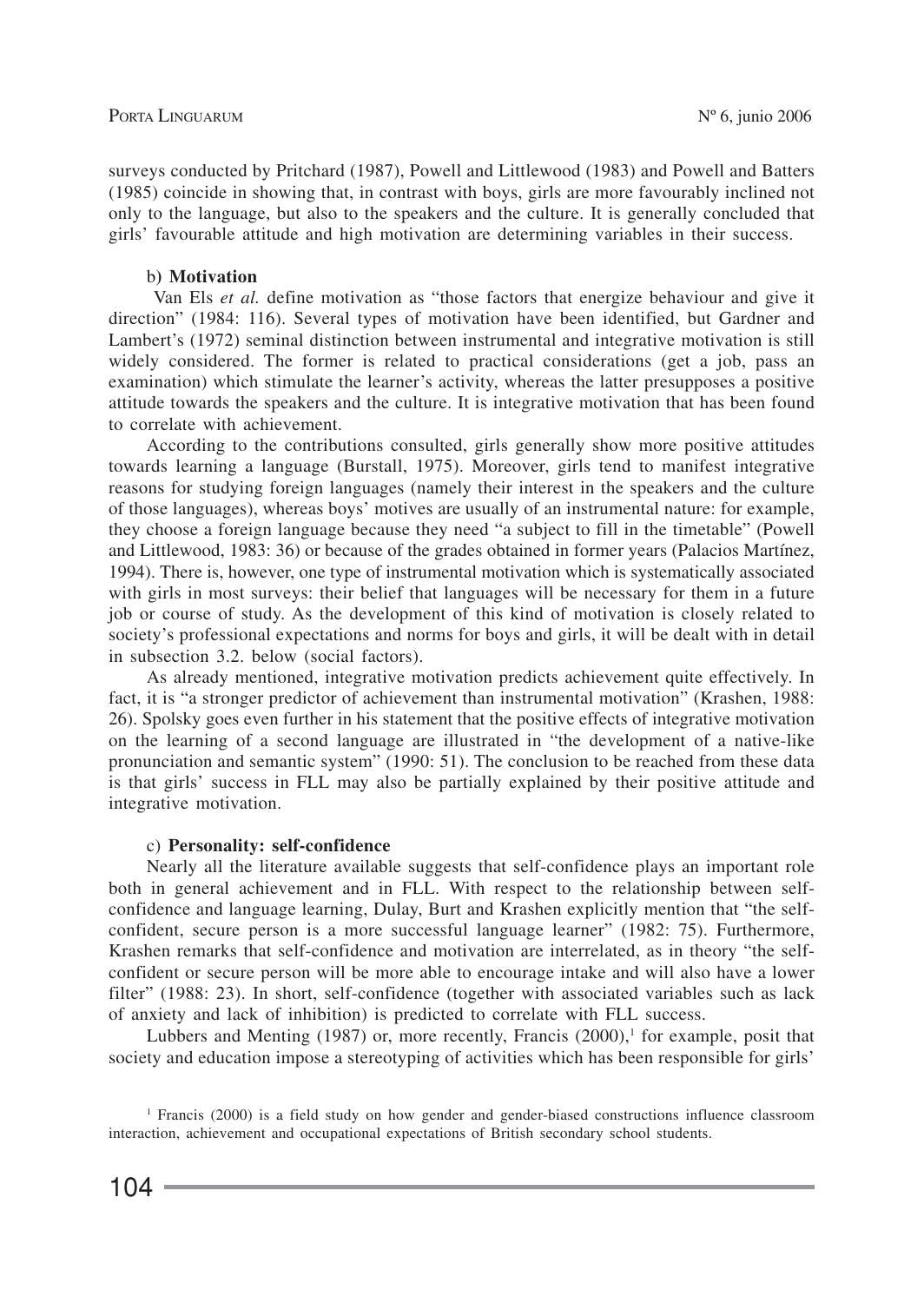lack of self-confidence and negative attitude towards 'male' (science) subjects, thus conditioning their lower achievement. However, with the introduction of the National Curriculum in Britain, girls' results at GCSE level "now equal or exceed those of boys in all subjects" (Francis, 2000: 7). Sex differences have been spotted when studying linguistic self-confidence: in general, girls show more confidence in their linguistic competence for language learning and also tend to evaluate themselves more positively – Powell and Batters (1985) noticed that boys did not seem so self-assured concerning their abilities to master the second language. Van der Meulen (1987) quotes several studies which report higher scores for girls of 7 to 10 years of age on their perception of personal abilities, particularly their reading and spelling skills. Boys, on the other hand, give higher evaluations of their physical abilities. These results are significant because they seem to support the theory of the specialization of skills mentioned when discussing neurological and cognitive factors. As regards boys' and girls' perception of ability, however, some counterevidence is presented by Francis, whose study reports that about 75% of the students interviewed (more boys than girls) thought that male and female students "have the same ability at all subjects" (2000: 68). Therefore, although their subject preferences still reproduce "a traditionally gendered pattern" (2000: 68), students' answers seem to reflect "discourses of equity" (2000: 70).

Lastly, it is interesting to note Powell's (1979) correlation between aptitude and assurance in his suggestion that boys might be inhibited by girls' greater aptitude and therefore confidence, which could in turn account for their underachievement. In contrast with Krashen's view that "aptitude and attitude are not related to each other" (1988: 23) the closing section of this study shares Powell's view, since it also points to the possibility that greater aptitude enhances confidence.

#### *3.1.3. Learning strategies*

As posited by Ellis (1994), individual learner differences, situational variables and social variables (including sex) may influence the choice of learning strategies in both quantity and type. In this respect, Ellis brings forward several studies positing a relationship between sex and learning strategies, for example Oxford and Nyikos (1989), which focused on foreign language learning of university students and concluded that conversation input elicitation strategies were more frequently used by females. Many self-report studies provide evidence for sex differences: Ehrman (1990), for instance, found that "females reported greater overall use of strategies than males" (Ellis, 1994: 545), whereas Bacon (1992) found that "men reported using translation strategies more than women while the women reported monitoring their comprehension more" (Ellis, 1994: 203). Along the same lines, Peacock and Ho's (2003) report on the learning strategies used by 1,006 Chinese students of English concludes that "females reported significantly higher use of all six strategy categories [...]. They also report a much higher use of nine individual strategies" (2003: 186), seven of which are also associated with higher proficiency. Similarly, Jiménez Catalán (2003) summarizes the results of a study on sex differences in second language vocabulary learning strategies, and confirms that males and females differ in both the number and range of vocabulary strategies reported, females preferring formal rule, input elicitation, rehearsal and planning strategies, whereas males opt for image vocabulary learning. Moreover, she also points to some interesting correlations, for example, that females' higher number of discovery and consolidating strategies "might be due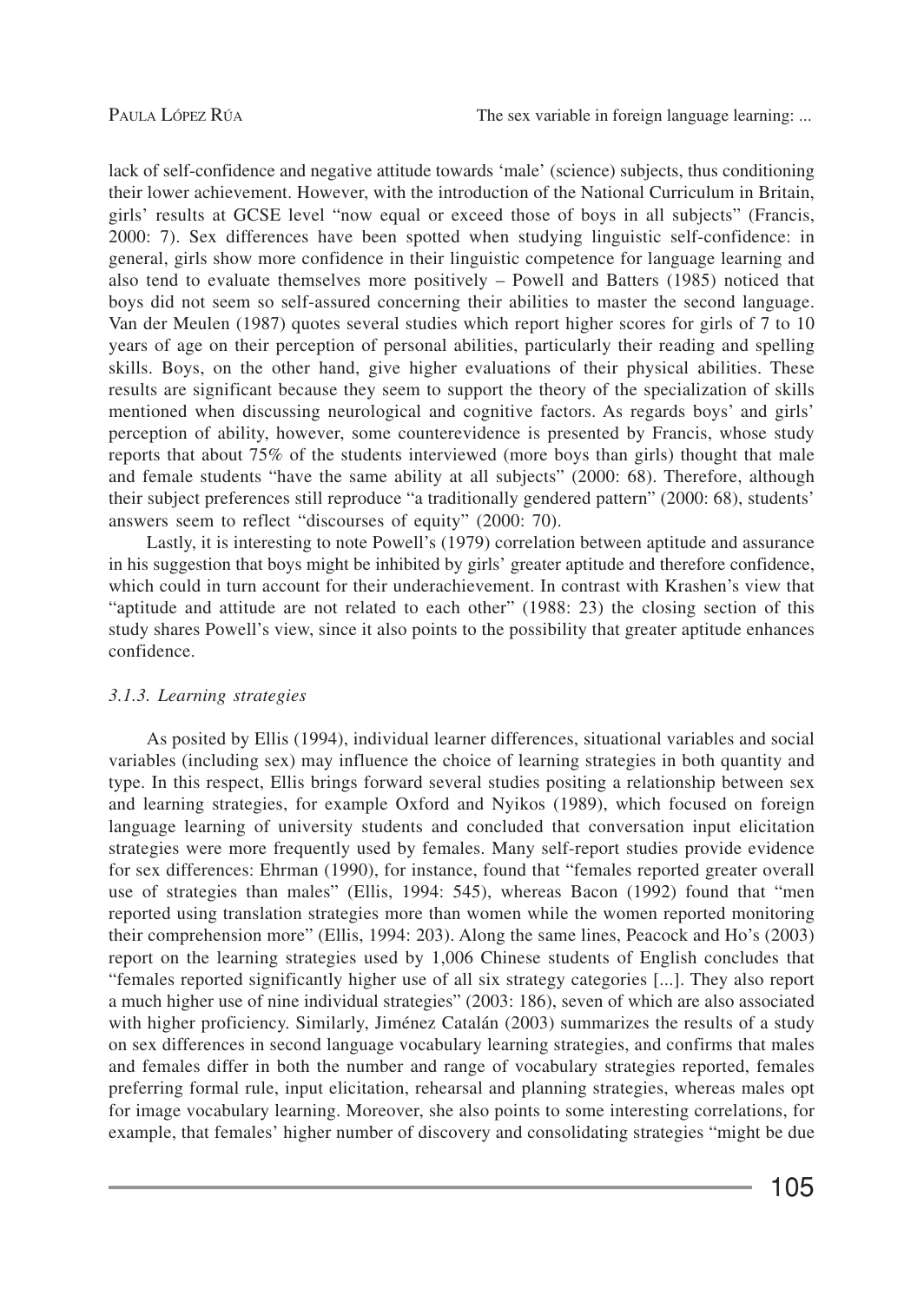to a higher degree of motivation towards language learning" and that "males' and females' different percentages for formal rule strategies and memory strategies suggest distinct learning styles and learning preferences" (2003: 66). In spite of the results, as observed by Ellis, caution should be exercised in dealing with the conclusions of studies like those above mentioned, since there is no complete assurance that they reflect what learners actually do.

#### **3.2. Social factors: the environment**

This subsection turns to the influence of society's rules and expectations on girls' speech behaviour and employment prospects. It will be suggested that, together with other factors, society's demands may also account for girls' success in FLL. In that respect, it must be observed that some of the claims made as regards males' and females' social domains, although seemingly outdated, still hold true at least in Great Britain and Spain, the countries from which most of the data reviewed have been obtained.

Powell and Littlewood (1983) investigated the possible correlation between attitude and social class and concluded that the latter "played no significant role in the distinction of attitude scores" (1983: 36), so that, for example, all girls showed the same attitude towards French despite their social class (i.e. a more positive attitude than boys, which eventually contributed to their linguistic achievement).

Francis suggests that "increased ambition, coupled with a feeling that opportunities in the workplace are skewed against them, is what has provided girls with new motivation for achievement at school" (2000: 88). As regards girls' better results in language learning, an explanation from a social perspective is that girls and boys are still expected to satisfy different requirements concerning both their future occupations and social roles. It cannot be denied that the division between women's and men's activities exists, females still holding a prominent position in the domestic sphere. It is also true that, in spite of the progress made towards equal job opportunities and salaries, since early childhood boys and girls are prepared to assume different occupational expectations and different relations to power. Francis recognizes that the gender dichotomy is still evident in future job choices, with girls "tending to opt for artistic or 'caring' professions, and boys opting for occupations that were scientific, technical or business oriented" (2000: 90). Besides, as noted by Crawford (1995: 88), "social patterns are mirrored and even exaggerated by mass media."

According to the surveys consulted, one reason why girls are more likely to opt for foreign languages in their studies is their belief that languages will be useful to them in order to get a job. This belief is connected with the sex-stereotyping of jobs in society, a reality still present nowadays which might perhaps start with the sex-stereotyping of subjects at school (Science and Technology for boys and Languages for girls).

As regards boys' and girls' expected social roles and behaviour, Kramarae points out that, according to the sex-role differentiation hypothesis, "men specialize in instrumental or task behaviours and women specialize in expressive or social activities" (1981:145), for which, on the other hand, they seem neurologically better prepared. On her part, Holmes puts forward the theory that women are appointed to "the role of modelling correct behaviour in the community" (1992:172). Both ideas can be combined in the suggestion that women's modelling role is carried out through a series of tasks involving verbal interaction in private contexts, such as that of child rearing. In other words, both society and home encourage girls

106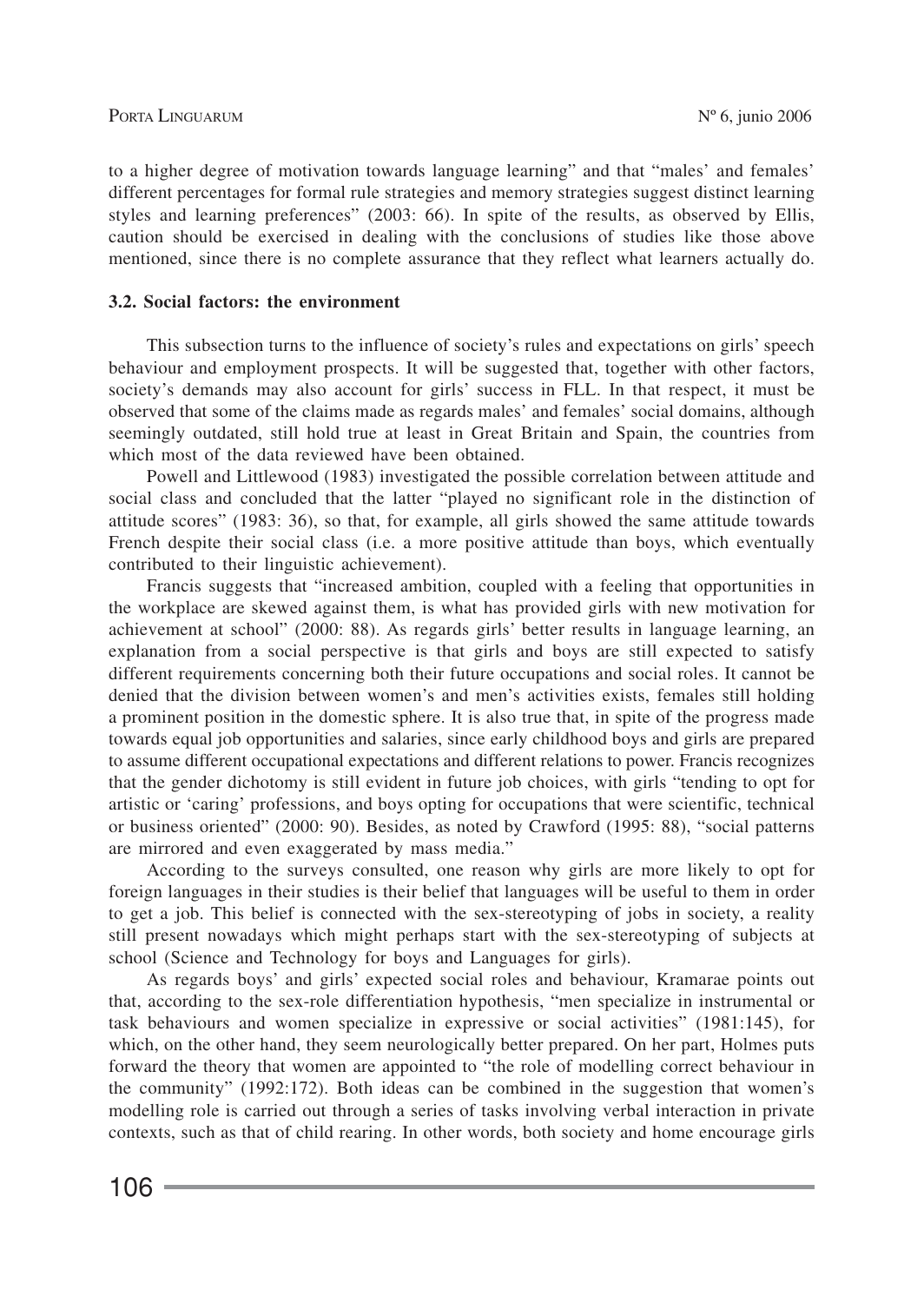to care about language because it is a requirement for their future roles as mothers and emotional supporters in the family circle. Girls' communicative skills are therefore enhanced because of their expected patterns of interaction. In fact, it can be posited that it is markedly due to society's role division that girls develop a liking for languages, and that this division (which could have a neurological or evolutionary basis) is in turn shaped into a professional sex-stereotyping. The relationship between task division and speech style is put forward by Van Alphen as follows:

*Women apparently learn a speech style which is more appropriate for the domestic sphere: it is supportive, harmonizing, open-hearted, 'cooperative'. Men apparently learn a speech style more appropriate for the domain of public discussion: it is dominant, fast, loud and 'competitive'. Those differences in speech styles reinforce the (unacceptable) division of labour between women and men: men are more visible in, and ideologically defined by, the public sphere, whereas women are relegated (either actually or ideologically) to the domestic sphere* (1987: 71)*.*

Concerning the importance of parents and home, Powell and Littlewood (1983) observed that parental occupations did seem to influence the students' inclinations, as "the pupils of professional and clerical supervisory parental occupations opted for French [...] whereas pupils from semi-skilled parental occupation backgrounds were much less likely to, as were skilled and unskilled parental occupation pupils" (1983: 38). Parental jobs seem to play a part in the relevance parents attach to language learning, a relevance which they instil in their children, either boys or girls. However, and as Pritchard remarks, parents' assessment also reproduces society's occupational expectations, so that girls receive "more overt encouragement to learn languages than boys" (1987: 70). As already mentioned, these occupational expectations would be a reflection of the specific roles that society assigns to males and females.

As regards social conditioning, it must be added that other social variables (for example, class or ethnicity) may interact with sex when determining foreign language proficiency and therefore alter the expected results. Ellis provides the following example: "Asian men in Britain generally attain higher levels of proficiency in L2 English than do Asian women for the simple reason that their job brings them into contact with the majority English-speaking group, while women are often 'enclosed' in the home" (1994: 204).

#### **3.3. Educational factors: the learning process**

In the chapter devoted to gender and achievement in the 70s and 80s, Francis points out that the "discrimination that girls and women experienced in the educational system explained the low achievement of girls at maths and science in compulsory education" (2000: 5). Formal education reduced girls' self-confidence and persuaded them "subtly or openly, that traditionally masculine subjects such as the 'hard' sciences and maths were 'not for them'" (2000: 5). Kramarae (1981) also alludes to the possible role of educational systems on girls' linguistic proficiency, suggesting that "the school systems in the United States and Great Britain may expect girls to develop better reading and writing skills [...], to be correct in their writing and speaking; and that expectation might enable girls to have a positive approach to some aspects of language learning" (1981: 6). Therefore, education could be inducing girls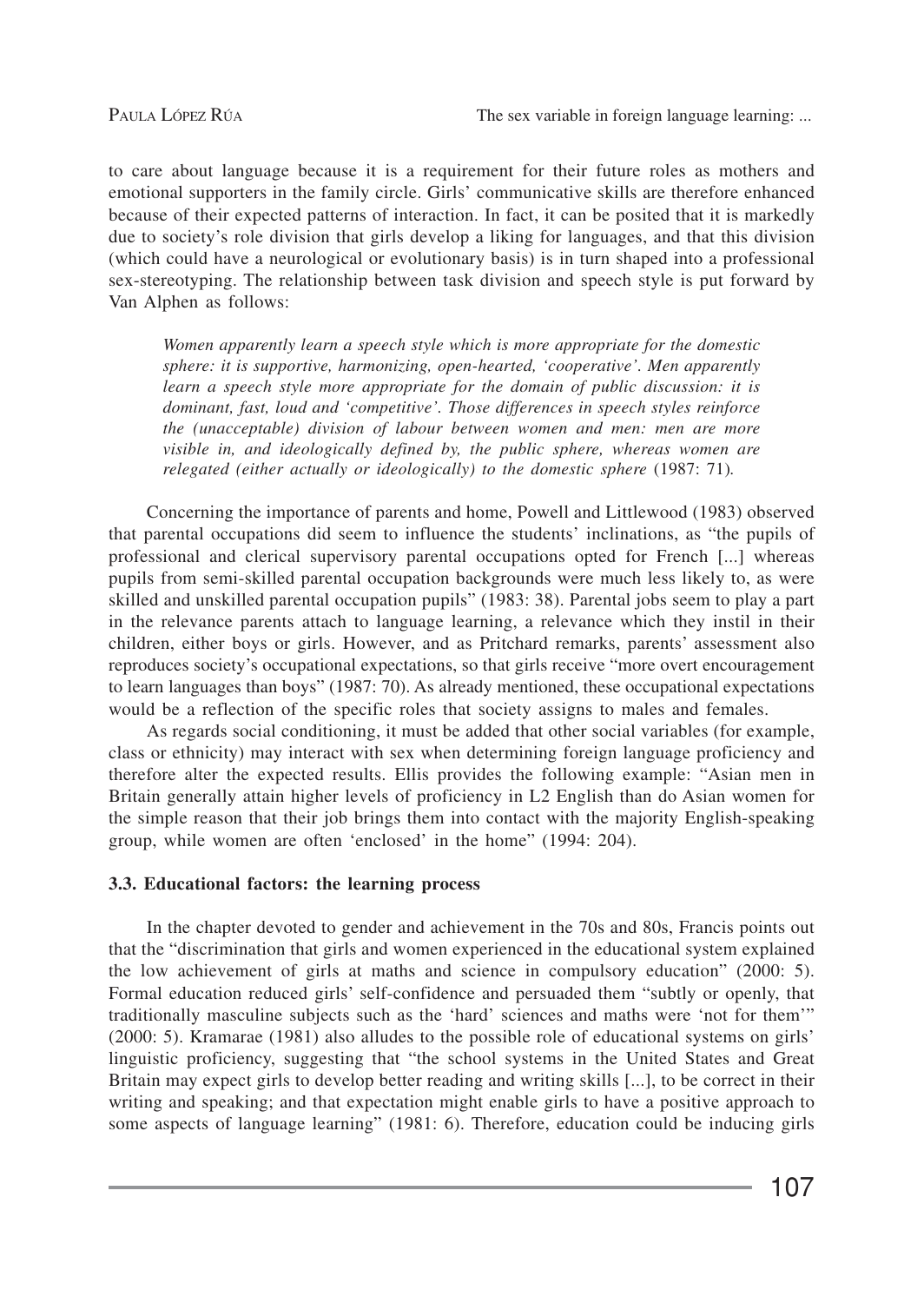to develop a positive attitude towards language learning in order to satisfy society's expectations. With respect to girls' success in formal learning environments, this same author hypothesizes that "girls, who are evidently somewhat more sensitive to negative comments, are more concerned about performing in the 'right' way ordained by the teacher" (1981: 7).

This subsection covers three components of the learning process which may affect boys' vs. girls' achievement: the teacher, the method and the materials used in language learning tasks. Concerning tasks and materials, the assumption of girls' superior verbal abilities, the apparent specialization of skills observed in males and females, and the differences in motivation (instrumental vs. integrative) allow the establishment of an interesting correlation between boys' and girls' abilities and their preferences as regards language learning tasks (as measured by Palacios Martínez, 1994). Therefore, girls' apparently superior verbal skills increase their interest in listening and reading comprehension tasks and, in general, in those tasks involving linguistic interaction. By contrast, boys' superior capacity to deal with form, distance and space relationships (that is, visual-mental manipulations) could explain their preferences for maps and machine instructions.

*Se observa que las alumnas conceden más importancia que los chicos a la comprensión lectora y a la expresión oral [...], evalúan más positivamente que sus compañeros varones actividades como escuchar canciones y trabajar con sus letras, mantener conversaciones / debates y realizar ejercicios orales controlados [...] los chicos se sienten más atraídos por los mapas y las instrucciones de máquinas y aparatos que las chicas (Palacios Martínez, 1994: 109-10).2*

#### *3.3.1. The teacher*

In formal learning environments the process is controlled by the teacher, whose figure may affect the students' achievement in several ways. As regards the teaching profession, the constant disproportion between the number of male and female teachers is the final stage in a process beginning with boys' and girls' job preferences. In one of the latest studies conducted in Spain on this issue – Pérez Alonso-Geta (2005) – only about 3.5% of boys in a sample of 12,300 boys and girls aged 6 to 11 expressed their preference for the teaching profession, in contrast with more than 20% of girls. Pritchard posits that, due to the feminization of the profession, boys may come to perceive languages as a feminine subject, lose interest and motivation because that subject "does little to encourage and confirm their emerging masculinity" (1987: 65), and therefore get poorer results than girls. On the contrary, girls may be positively stimulated by the control of a female teacher, develop their motivation and interest in the subject, get better results and close the circle by becoming language teachers. It must be noted that students of the same sex as the teacher's may come to look at him/her as a model to follow, and therefore develop the positive attitude and high motivation which will lead to achievement. This type of motivation would be instrumental, as the students' imitative goals imply the first step of getting good marks.

<sup>2</sup> 'It is observed that girls attach more importance to reading comprehension and oral expression than do boys […], they assess more positively than their male peers activities such as listening to songs and working with their lyrics, keeping conversations/debates and doing controlled oral exercises [...] Maps and instructions of machines and devices are more appealing to boys than to girls'.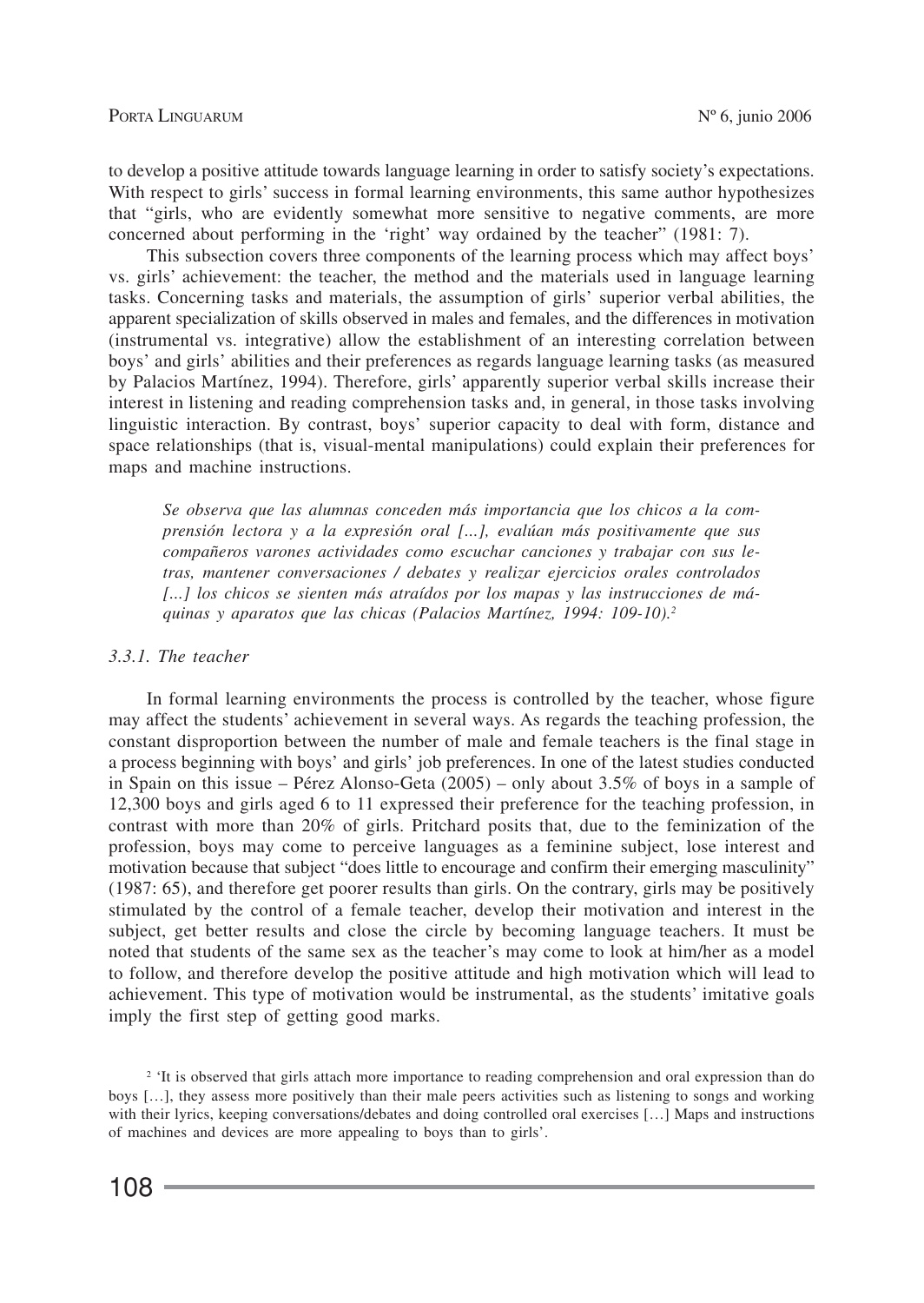With respect to teachers' attitude and expectations, Rosenthal and Jacobson's (1968) research had already intended to show that, in general terms, pupils who were expected to be good achievers were more successful than pupils who were considered to be bad ones. In the case of male vs. female students, it has often been confirmed that teachers, as well as parents, display gender-biased attitudes and expectations: Crawford (1995: 14) noted that "observations in elementary school classrooms show that, although teachers believe that they are treating boys and girls the same, boys receive more attention, both positive and negative." Similarly, Francis's research on classroom interaction also verified that'"some teachers did appear to respond to boys and girls differently" (2000: 32). De Bie's (1987) field study had also found that teachers behaved "sex-specifically" and often worked on assumptions: "boys are supposed to be good at figures on the assumption that they are more capable of analytic thinking than women, girls are supposed to be better at expressing themselves" (1987: 76). This prejudiced attitude again brings into play the hypothesis of skill specialization for boys and girls.

Taking all this into account, teachers' expectations may play a role in girls' language learning success because, if girls are expected to be good language learners, they will be encouraged and motivated accordingly, so they will get better results. If sex-specific social patterns and sex inequalities are reinforced by formal education, boys and girls learn to behave differently according to their expected social roles: as De Bie notices, "girls should be cooperative, modest and polite, boys are expected to be assertive and creative" (1987: 76). In formal learning environments, the stereotyping of 'male' and 'female' domains might start under the shape of 'male' and 'female' subjects (Science vs. Languages).

#### *3.3.2. The teaching method*

Concerning methodology, it must be remarked that the changes in language teaching goals and strategies have resulted in greater importance being attached to communication and to the learner. Both of them are emphasized in several methods of language learning such as the communicative approach (Johnson, 1982), some features of which might also contribute to girls' success in FLL. The communicative approach conceives language as a system for the expression of meaning, whose primary function is communicative interaction. Therefore, its theory of learning is centred on activities involving real communication. Listening, speaking, reading and writing are equally important, and learning is promoted by encouraging students to share and exchange information, to negotiate meanings: in short, to give as well as take.

Although researchers have paid little attention to girls' speech habits outside school, quite a few studies have been conducted in Western English-speaking communities to investigate women's vs. men's speech (see in this respect, for example, Crawford, 1995; Eckert and McConnell, 2003; Holmes and Meyerhoff, 2005). The differences observed reveal women as more supportive and facilitative conversationalists, and their goals in their patterns of interaction, as stated by Holmes (1992), seem to be solidarity stressing and the establishment of good social relations. Furthermore, as pointed out by Ellis (1994), sociolinguistic research shows that women use more standard forms but are also more receptive towards new linguistic items. Both principles could favour women's success in FLL because their combination implies that women are more open to new linguistic input and at the same time more ready to modify their interlanguage to adjust it to the norm. Ladegaard and Bleses trace the split between male and female language in terms of standard and vernacular forms back to boys'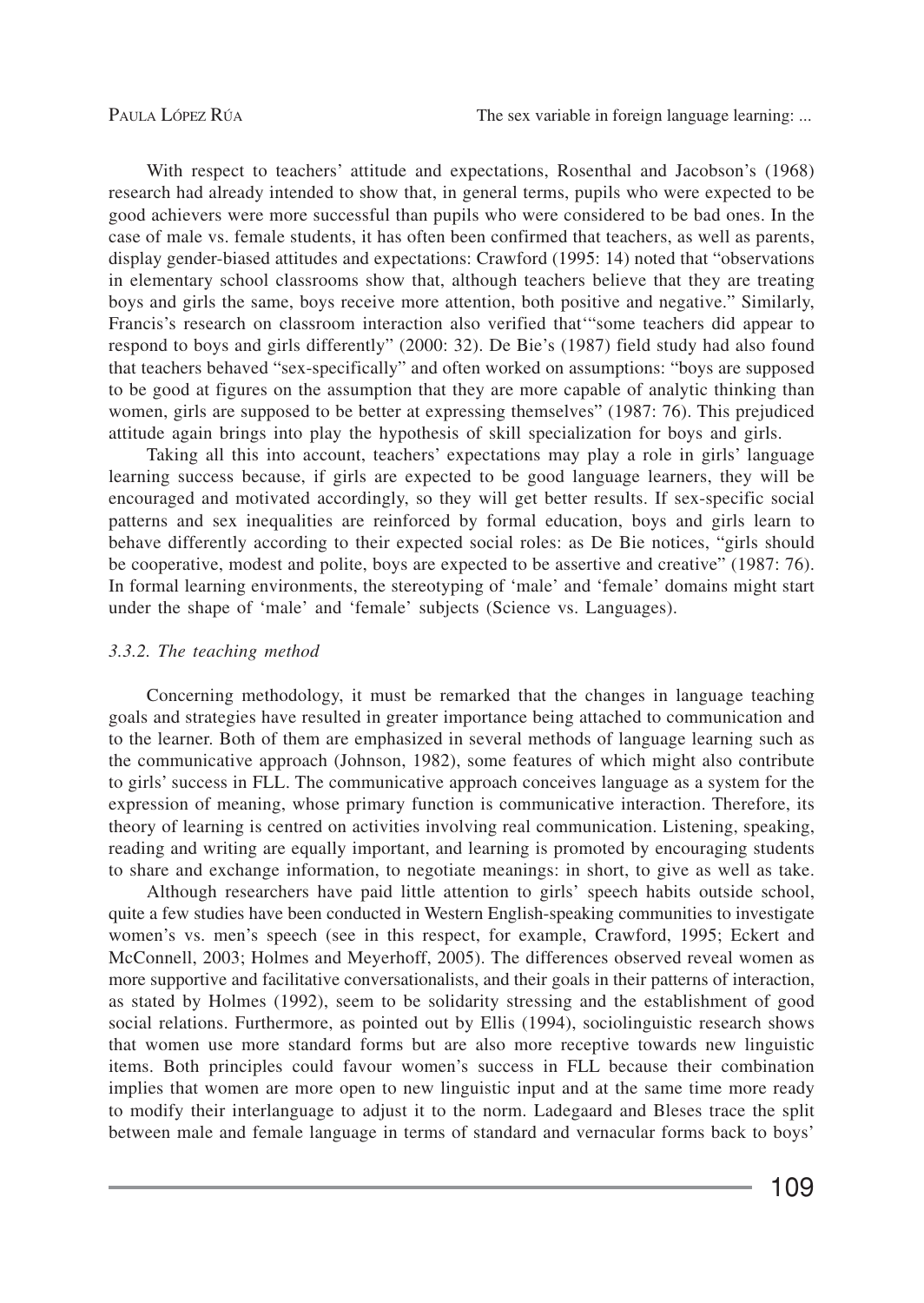and girls' reproduction of adults' speech: "boys model on their fathers or same-sex peers, and girls model on their mothers or same-sex peers" (2003: 225).

With respect to formal education, there is enough evidence of its role as a mirror of social demands and expectations, but apart from that, a specific teaching methodology could also be contributing to girls' language learning success. It has been confirmed that women's conversational aims are social and affective, and it may be postulated that women are moulded from childhood to adopt this pattern of interaction which implies a favourable disposition towards communication. In that sense, Shucard, Shucard and Thomas (1988) point out that social interaction is a significant variable in girls' language acquisition; similarly, Van Alphen states that girls, in contrast with boys, "are required to create cooperation through speech" (1987: 64). In short, boys and girls learn to use the language in different ways to satisfy different conversational goals (Crawford, 1995). In the light of these data, girls' conditioning and favourable disposition might lead to higher achievement in language learning when the teaching methodology emphasizes interaction and promotes communicative language use**.** In other words, a method such as the communicative approach might enhance girls' natural abilities and reinforce their trained patterns of interaction, eventually contributing to learning success. In this respect, De Bie's (1987) study is particularly worth mentioning, since he observed that girls' response improved significantly when monitored and structured classroom interaction was promoted.

## **4. THE INTERACTION OF VARIABLES IN GIRLS' SECOND LANGUAGE ACHIEVEMENT**

So far, boys' and girls' FLL processes have been discussed by taking into account the possible role of several factors related to the learner, the activity and the environment. This section will be devoted to an integrative description of the combination and interrelation of these factors, which will result in two different networks of interactive variables for boys and girls. The focus will be on how these variables operate in the case of girls in order to account for FLL success.

- 1. Variables related to the learner:
	- a) **Neurological factors: verbal intelligence** → **Cognitive factors: aptitude**. It has been suggested that girls' verbal intelligence (aptitude in the general sense) enables them to reach higher levels of language learning mastery (aptitude in the restricted sense), which is in turn related to FLL success.
	- b) **Affective factors: attitude** → **Affective factors: motivation**. Girls' positive attitude towards language learning, and also towards the speakers and culture of the L2, results in the development of high motivation (particularly integrative motivation), which is connected with language proficiency.
	- c) **Cognitive factors: aptitude** → **Affective factors: attitude and self-confidence**. Although a systematic relationship cannot be postulated, high aptitude may generate positive attitudes through achievement. Besides, it may help to increase selfconfidence and reduce anxiety. In the present case, it can be posited that girls' high aptitude enhances their confidence, and that both variables thus related contribute to girl's achievement in FLL.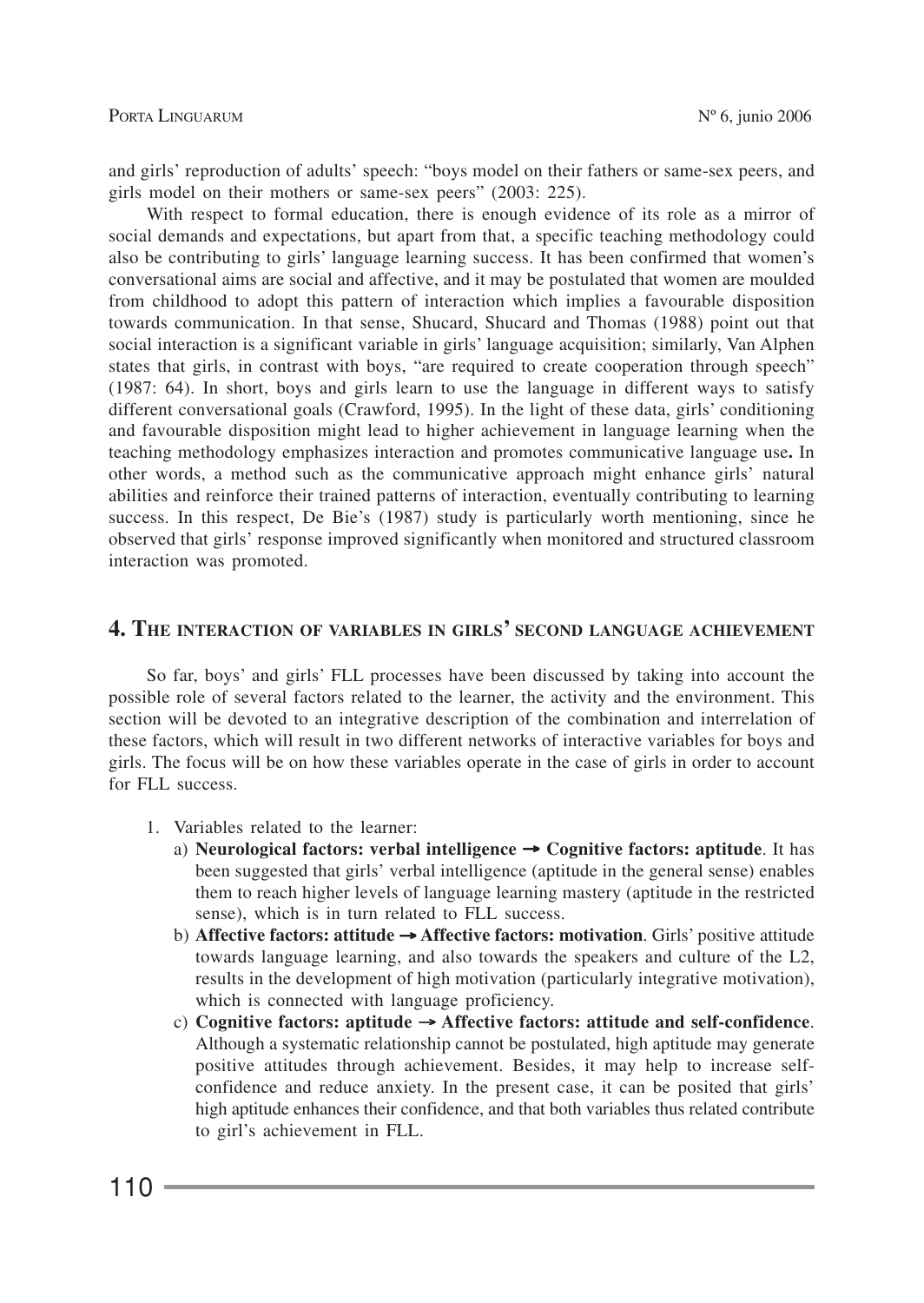- 2. Variables related to the environment:
	- a) **Social factors à Learner***.* Society's sex-stereotyping of jobs and patterns of interaction may influence girls' behaviour and expectations, and also their positive attitude towards language learning. It was concluded that society's requirements with respect to boys and girls (transmitted both at home and among peers) play an important role in the account of girls' FLL success.
- 3. Variables related to the learner and the environment:
	- a) **Cognitive factors + Affective factors + Social factors** → greater use of **language learning strategies**. It was also suggested that girls' individual differences (interests and abilities) plus social conditions may enhance at least a higher use of strategies, which in turn contributes to language learning success.
- 4. Variables related to the process:
	- a) **Educational factors**←→**Social factors**. There is an obvious interrelation between society and education, the latter being the means by which the former ensures the permanence of its system of values and beliefs. Society's division of tasks, aims and assumptions according to sex starts being conveyed to boys and girls through formal and informal instruction (school and home). The alliance society-education constitutes a powerful influence to explain boys' and girls' different concerns, attitudes and expectations. Consequently, both should be included as determining variables in the relationship between sex and language learning success.
	- b) **Educational factors: teacher and method** → **Learner + Social factors**. The correlation here is established between a learner who is already being instilled society's rules (inside and outside the school) and two aspects of formal instruction, the teacher and the method, which perhaps reinforce boys' and girls' different orientations. These educational variables may encourage girls' natural abilities, support their social training and expectations, and favour the positive development of affective variables. As a result of this network of influences, girls' progress and ultimate success in FLL is made considerably easier.
- 5. Variables related to achievement:
	- a) **FLL success** → **Affective factors: attitude, motivation and self-confidence**. Lastly, the mutual influence of achievement and affective factors should also be considered. This connection is not directly related to sex, as it works for both boys and girls, but it is included here because it may favour the stagnation of contrastive levels of achievement. The relationship between proficiency and affective factors is mentioned by Oller and Perkins (1978), who report Savignon's theory that "it is attainment in the target language that causes a positive or negative attitude. High achievers tend to develop positive attitudes as they go along and low achievers become increasingly disenchanted" (1978: 94). Therefore, girls' success in language learning may encourage the development and persistence of positive attitudes, high motivation and self-confidence, which in turn are influential factors in language achievement. On the contrary, boys' indifferent or negative attitude, low motivation and lack of confidence would be both the cause and the consequence of their poor results.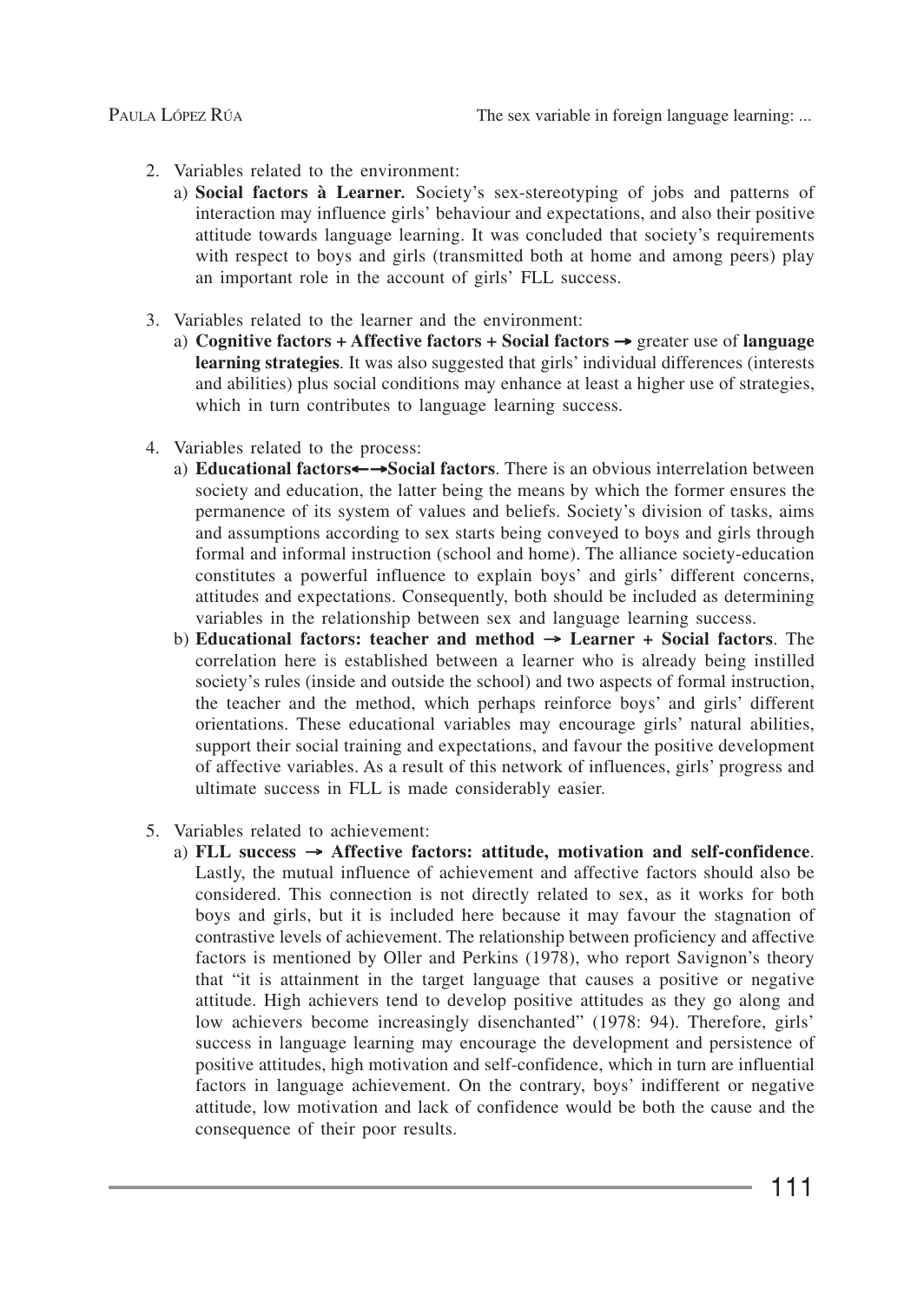PORTA LINGUARUM Nº 6, junio 2006

By way of a summary, Figure 1 displays a schematic representation of the interrelation of variables influencing girls' achievement in FLL.





# **5. CONCLUSION**

The aim of this article was to determine the extent of the influence of sex differences on FLL success. The conclusion drawn is that this influence is mediated by a combination of factors which operate differently for boys and girls, giving rise to two systems of variables which ultimately account for boys' and girls' contrastive levels of achievement. Although none of these variables conditions achievement by itself, they may do so in combination with other variables.

The hypothesis put forward here is that girls' achievement in FLL is enhanced by the interaction of neurological, cognitive, affective, social and educational factors. Each factor is activated in a different way for boys and for girls, with the result that boys and girls are equipped with different systems of variables: in the case of girls, superior verbal intelligence, high aptitude, more motivation, a social role of modelling behaviour and supporting communication, the assumption of tasks requiring verbal interaction (teaching, child-caring), etc. These variables build a network of influences which is posited to be eventually responsible for girls' FLL success.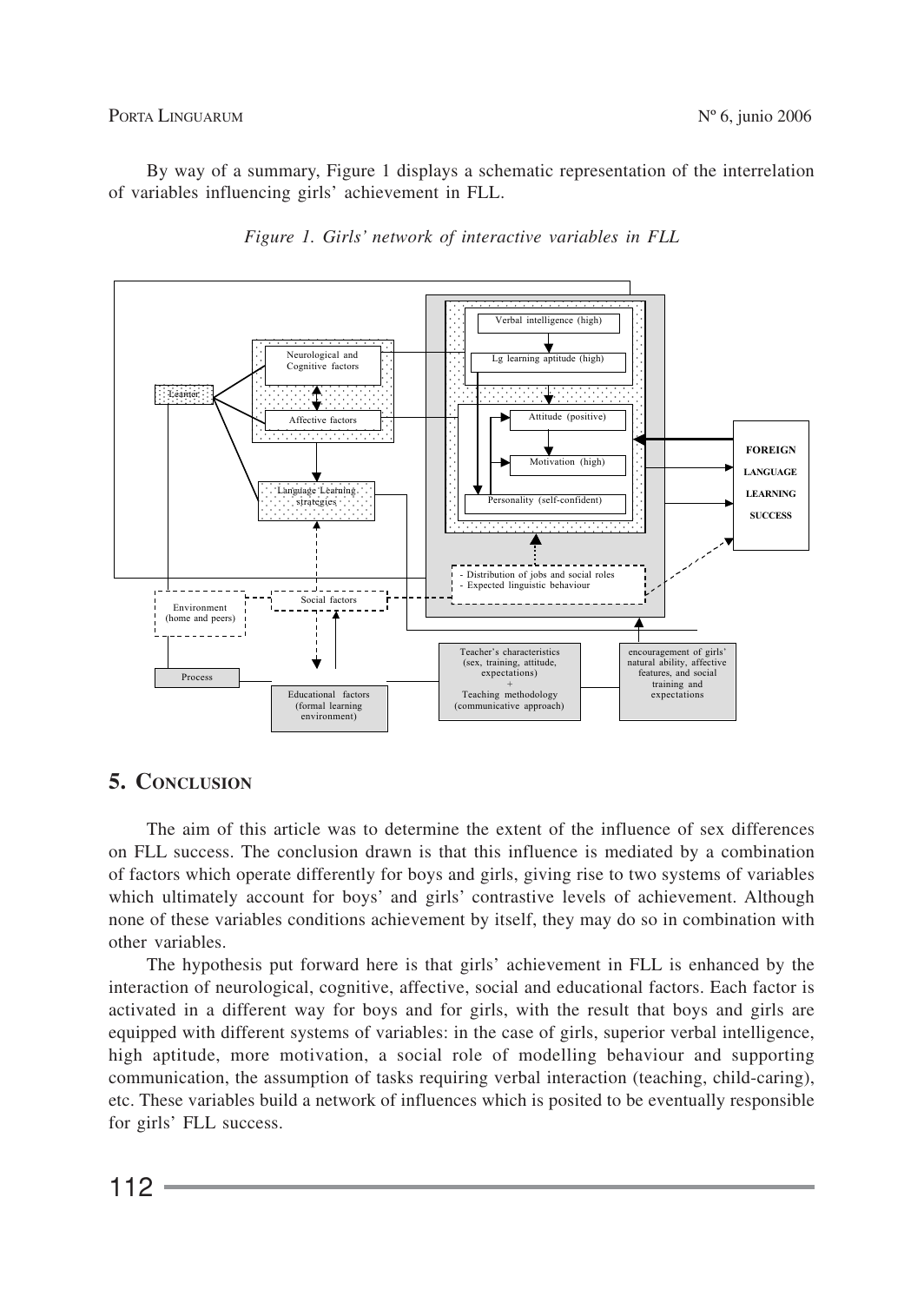# **6. REFERENCES**

- Bacon, S. (1992). "The relationship between gender, comprehension, processing strategies, and cognitive and affective response in second-language listening", in *Modern Language Journal*, 76: 160-78.
- Brouwer, D. and de Haan, D. (eds.) (1987). *Women's Language, Socialization and Self-image.* Dordretch: Foris Publications.
- Burstall, C. (1975). "Factors affecting foreign language learning: a consideration of some relevant research findings", in *Language Teaching and Linguistics Abstracts*, 8: 105-25.
- Crawford, M. (1995). *Talking Difference. On Gender and Language*. London: Sage Publications.
- Dale, P. (1976). *Language Development: Structure and Function.* New York: Holt, Rinehart and Winston.
- De Bie, M.L.W. (1987). "Classroom interaction: survival of the fittest?", in D. Brouwer and D. de Haan (eds.), *Women's Language, Socialization and Self-image.* Dordretch: Foris Publications, 76-88.
- Dörnyei, Z. and Clément, R. (2001). "Motivational characteristics of learning different target languages: results of a nationwide survey", in Z. Dörnyei and R. Schmidt (eds.), *Motivation and Second Language Acquisition.* Hawai'i: Second Language Teaching and Curriculum Center, 399-432.
- Dulay, H., Burt, M. and Krashen, S. (1982). *Language Two.* Oxford: Oxford University Press.
- Eckhert, P. and McConnell, S. (2003). *Language and Gender*. Cambridge: Cambridge University Press.
- Ehrman, M. (1990). "The role of personality type in adult language learning: an ongoing investigation", in T. S. Parry and C. W. Stansfield (eds.), *Language aptitude reconsidered*. Englewood Cliffs, N.J.: Prentice Hall, 126-78.
- Ellis, R. (1994). *The Study of Second Language Acquisition*. Oxford: Oxford University Press.
- Francis, B. (2000). *Boys, Girls and Achievement: Addressing the Classroom Issues*. London/NY: Routledge.
- Gardner, R and Lambert, W.E. (1972). *Attitudes and Motivation in Second Language Learning.* Rowley, Mass: Newbury House.
- Holmes, J. (1992). *An Introduction to Sociolinguistics.* London: Longman.
- Holmes, J. and Meyerhoff, M. (2005). *The Handbook of Language and Gender*. Oxford: Blackwell.

Jiménez Catalán, R.M. (2003). "Sex differences in L2 vocabulary learning strategies", in *International Journal of Applied Linguistics*, 13, 1: 54-77.

- Johnson, K. (1982). *Communicative Syllabus Design and Methodology*. Oxford: Pergamon Institute of English.
- Kramarae, C. (1981). *Women and Men Speaking.* Rowley, Mass: Newbury House.
- Krashen, S. (1988). *Second Language Acquisition and Second Language Learning.* Englewood Cliffs, N.J.: Prentice Hall.
- Ladegaard, H.J. and Bleses, D. (2003). "Gender differences in young children's speech: the acquisition of sociolinguistic competence", in *International Journal of Applied Linguistics*, 13, 2: 222- 33.
- Lubbers, J. and Menting, C. (1987). "Girls and science education: selection in classroom interaction" In D. Brouwer and D. de Haan. (eds.), *Women's Language, Socialization and Self-image.* Dordretch: Foris Publications, 114-26.
- Oller, J.W. and Perkins, K. (1978). "Intelligence and language proficiency as sources of variance in self-reported affective variables", in *Language Learning,* 28, 1: 85-97.